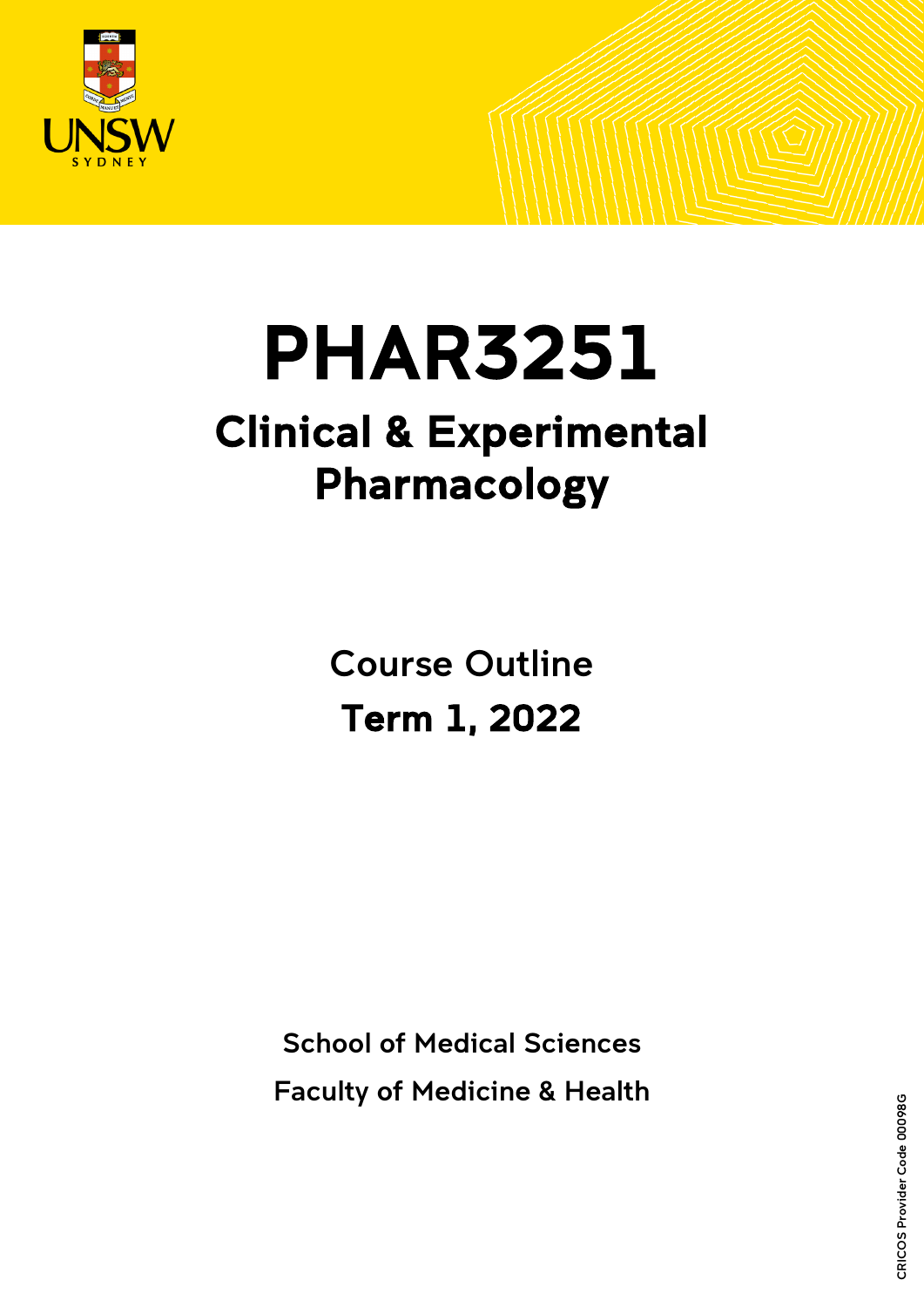# **Table of Contents**

| 1. Staff                                                                      | 3  |
|-------------------------------------------------------------------------------|----|
| 2. Course information                                                         | 3  |
| 2.1 Course summary                                                            | 3  |
| 2.2 Course aims                                                               | 4  |
| 2.3 Course learning outcomes (CLO)                                            | 4  |
| 2.4 Relationship between course and program learning outcomes and assessments | 5  |
| 3. Strategies and approaches to learning                                      | 5  |
| 3.1 Learning and teaching activities                                          | 5  |
| 3.2 Expectations of students                                                  | 6  |
| 4. Course schedule and structure                                              | 7  |
| 5. Assessment                                                                 | 9  |
| 5.1 Assessment tasks                                                          | 9  |
| 5.2 Assessment criteria and standards                                         | 10 |
| 5.3 Submission of assessment tasks                                            | 11 |
| 5.4. Feedback on assessment                                                   | 11 |
| 6. Academic integrity, referencing and plagiarism                             | 11 |
| 7. Readings and resources                                                     | 12 |
| 8. Administrative matters                                                     | 12 |
| 9. Additional support for students                                            | 12 |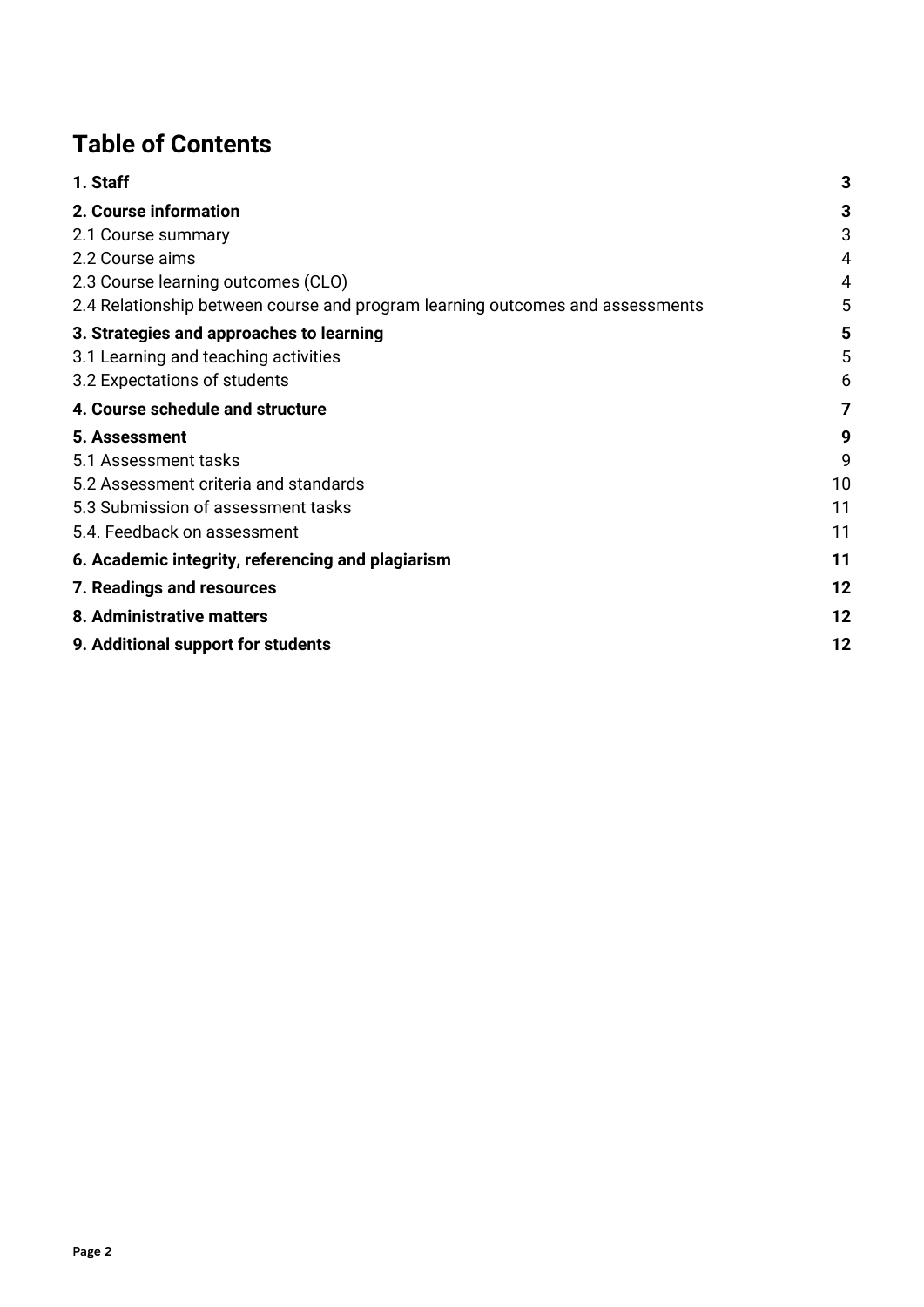# <span id="page-2-0"></span>1. Staff

| <b>Position</b>    | <b>Name</b>                           | <b>Email</b>                  | <b>Consultatio</b><br>n times and<br><b>locations</b> | <b>Contact Details</b> |
|--------------------|---------------------------------------|-------------------------------|-------------------------------------------------------|------------------------|
| Course<br>Convenor | <b>Matt Perry</b>                     | m.d.perry@unsw.edu.au         |                                                       | +61 2 9385 1336        |
| Co-<br>convenor    | Martin Le Nedelec                     | m.lenedelec@unsw.edu.<br>$au$ |                                                       | +61 2 9065 2949        |
| Lecturer           | <b>Prof Margaret</b><br><b>Morris</b> | m.morris@unsw.edu.au          |                                                       |                        |
|                    | Prof Jeff Holst                       | j.holst@unsw.edu.au           |                                                       |                        |
|                    | A/Prof Nicola<br>Smith                | nicola.smith@unsw.edu.<br>au  |                                                       |                        |
|                    | Dr Trudie Binder                      | w.binder@unsw.edu.au          |                                                       |                        |
|                    | Dr Greg Smith                         | g.smith@unsw.edu.au           |                                                       |                        |
|                    | Dr David Jacques                      | d.jacques@unsw.edu.au         |                                                       |                        |
|                    | Prof Nigel Turner                     | n.turner@unsw.edu.au          |                                                       |                        |
|                    |                                       |                               |                                                       |                        |
| <b>Tutors</b>      |                                       |                               |                                                       |                        |

# <span id="page-2-1"></span>2. Course information

Units of credit: 6

Pre-requisite(s): PHAR2011. Highly recommended PHSL2201 and BIOC 2101 or BIOC2181 or BIOC2201.

Teaching times and locations:

<http://timetable.unsw.edu.au/2022/PHAR3251.html>

### <span id="page-2-2"></span>2.1 Course summary

Clinical & Experimental Pharmacology (PHAR3251) is a 3rd year Science Course worth Six Units of Credit (6 UOC). The course is usually undertaken as part of a major in Pharmacology for the Bachelor of Science (Adv.) or Bachelor of Medical Sciences or as part of the Bachelor of Medicinal Chemistry. The course builds on the information you have gained in Pharmacology (PHAR2011) and Physiology (PHSL2101).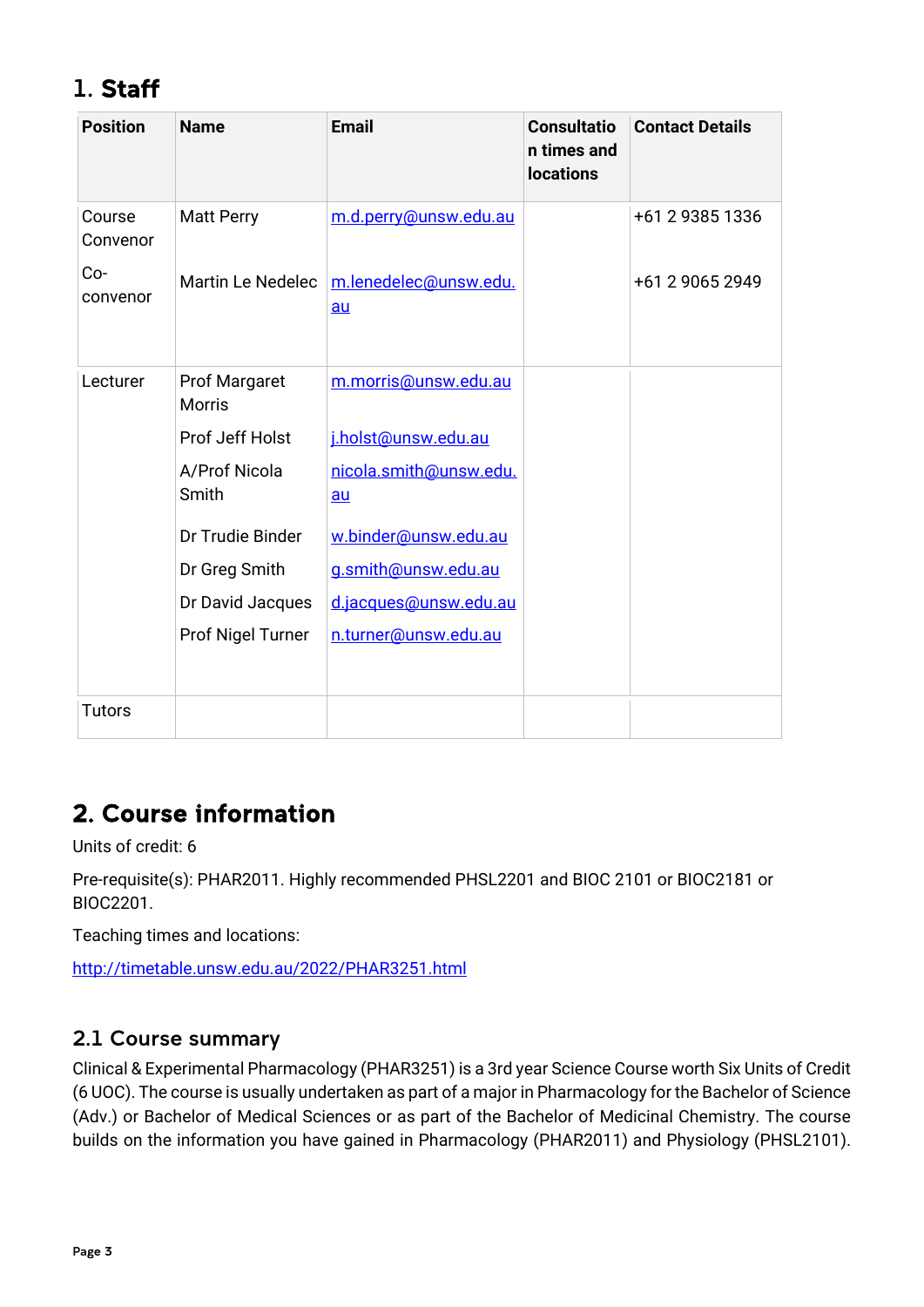Students are also highly recommended to take PHSL2201 as well as Biochemistry (BIOC2101/2181) and Molecular Biology (2201/2291) or Chemistry (2021/2041).

The clinical and experimental pharmacology (PHAR3251) course deals with the pharmacology of different drug classes, with an emphasis on the mode of drug action and adverse drug effects. Effects of drugs on the major organ systems will be covered, focusing on the cardiovascular and endocrine systems, as well as anti-cancer therapies. You will be introduced to emerging therapeutic strategies based on advances in our understanding of cellular physiology and drug action. The practicals will cover basic pharmacological methods from both clinical and experimental standpoints.

### <span id="page-3-0"></span>2.2 Course aims

Building on basic pharmacology skills learned in PHAR2011, the objectives of this course are to:

- a) develop knowledge and conceptual understanding of the use and action of various classes of drugs in the treatment of different human diseases
- b) introduce and develop an understanding of the use of selected formulae to predict drug concentration in, and clearance from, the human body
- c) develop an appreciation of the need for further research to identify new drug targets for more effective therapies.

### <span id="page-3-1"></span>2.3 Course learning outcomes (CLO)

- 1. Demonstrate an understanding of the clinical application of a range of drug classes.
- 2. Describe the mechanism of action of specified drug classes used to treat the major types of disease.
- 3. Accurately perform experiments, record data, draw conclusions from experimental data and write up a scientific report.
- 4. Demonstrate their ability to work in teams and communicate scientific information effectively to a variety of audiences and in a variety of formats.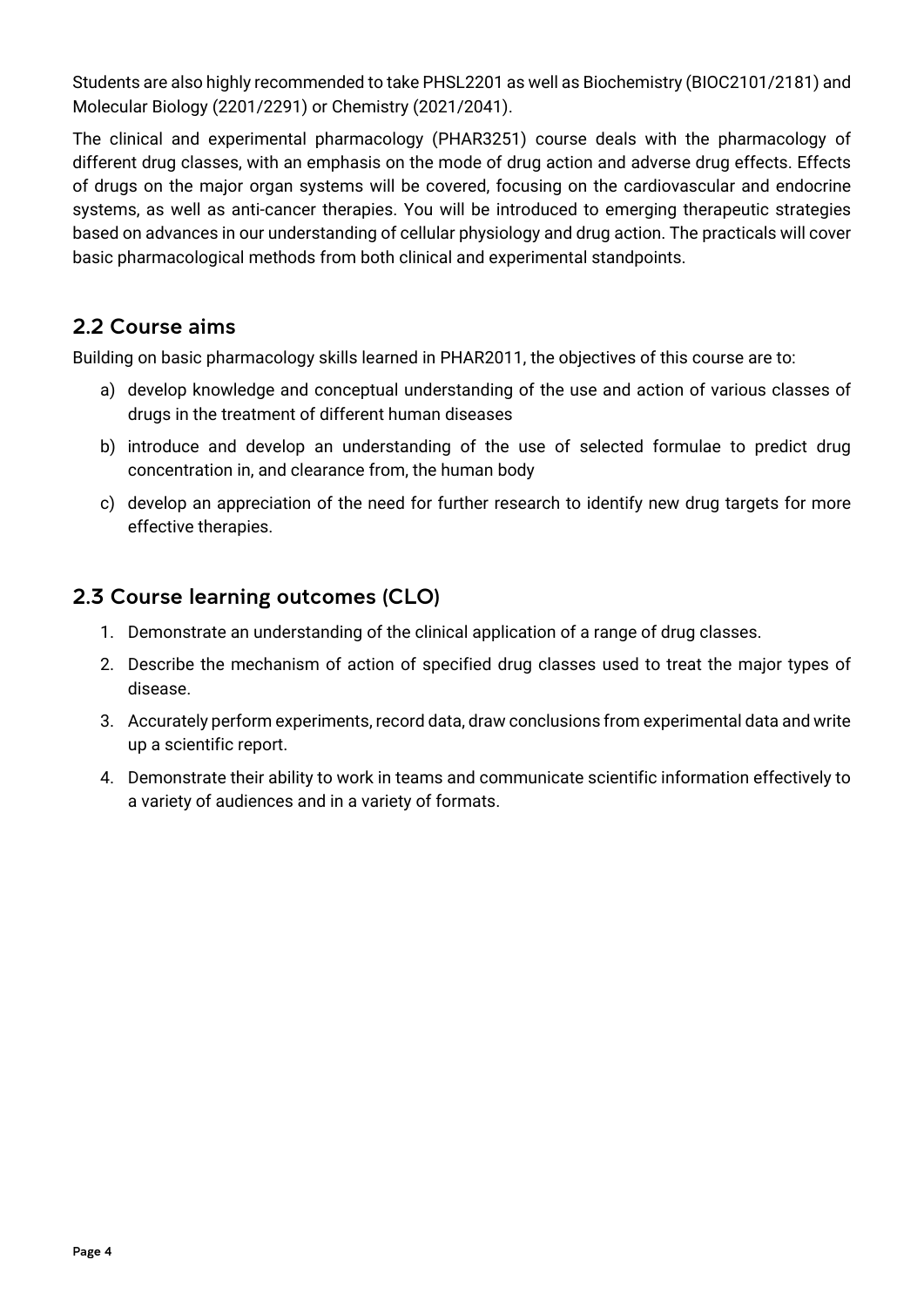### <span id="page-4-0"></span>2.4 Relationship between course and program learning outcomes and assessments

| <b>Course</b><br>Learning<br><b>Outcome</b><br>(CLO) | <b>LO Statement</b>                                                                                                                                                   | Related<br>Tasks<br>&<br><b>Assessment</b> |
|------------------------------------------------------|-----------------------------------------------------------------------------------------------------------------------------------------------------------------------|--------------------------------------------|
| CLO <sub>1</sub>                                     | Demonstrate an understanding of the clinical A1, A2, A3, A4<br>application of a range of drug classes.                                                                |                                            |
| CLO <sub>2</sub>                                     | Describe the mechanism of action of specified A1, A2, A3, A4<br>drug classes used to treat the major types of<br>disease.                                             |                                            |
| CLO <sub>3</sub>                                     | Accurately perform experiments, record data, draw   A2<br>conclusions from experimental data and write up a<br>scientific report.                                     |                                            |
| CLO <sub>4</sub>                                     | Demonstrate their ability to work in teams and $\vert$ A3<br>communicate scientific information effectively to a<br>variety of audiences and in a variety of formats. |                                            |

# <span id="page-4-1"></span>3. Strategies and approaches to learning

### <span id="page-4-2"></span>3.1 Learning and teaching activities

The learning and teaching philosophy underpinning this course is centred on student learning and aims to create an environment, which interests, challenges, and enthuses you, the students. The teaching is designed to be relevant and engaging in order to prepare you for future careers in pharmacology or related disciplines. The primary source of information for this course is the lecture material, with the question and answer sessions, tutorials, practical classes and online material directly complementing and supporting the lecture material. Additionally, effective learning can also be enhanced through selfdirected use of other resources such as textbooks, literature references and web-based sources.

Learning activities occur on the following days and times:

**Lectures**: 2 topics per week. Lectures will be pre-recorded and available online prior to the week scheduled.

**Collaborative learning tutorials**: One tutorial per week, delivered face to face (or online for approved students) on Wednesdays at either 9 - 10 am or 10 - 11 am (depending on the group).

**Laboratory practicals**: One laboratory practical each week to be held face to face (or online for approved students) on Thursdays  $3 - 6$  pm. The practicals are a core part of your learning experience in the sciences.

**Q & A sessions**: Online on Wednesdays 12 – 1 pm.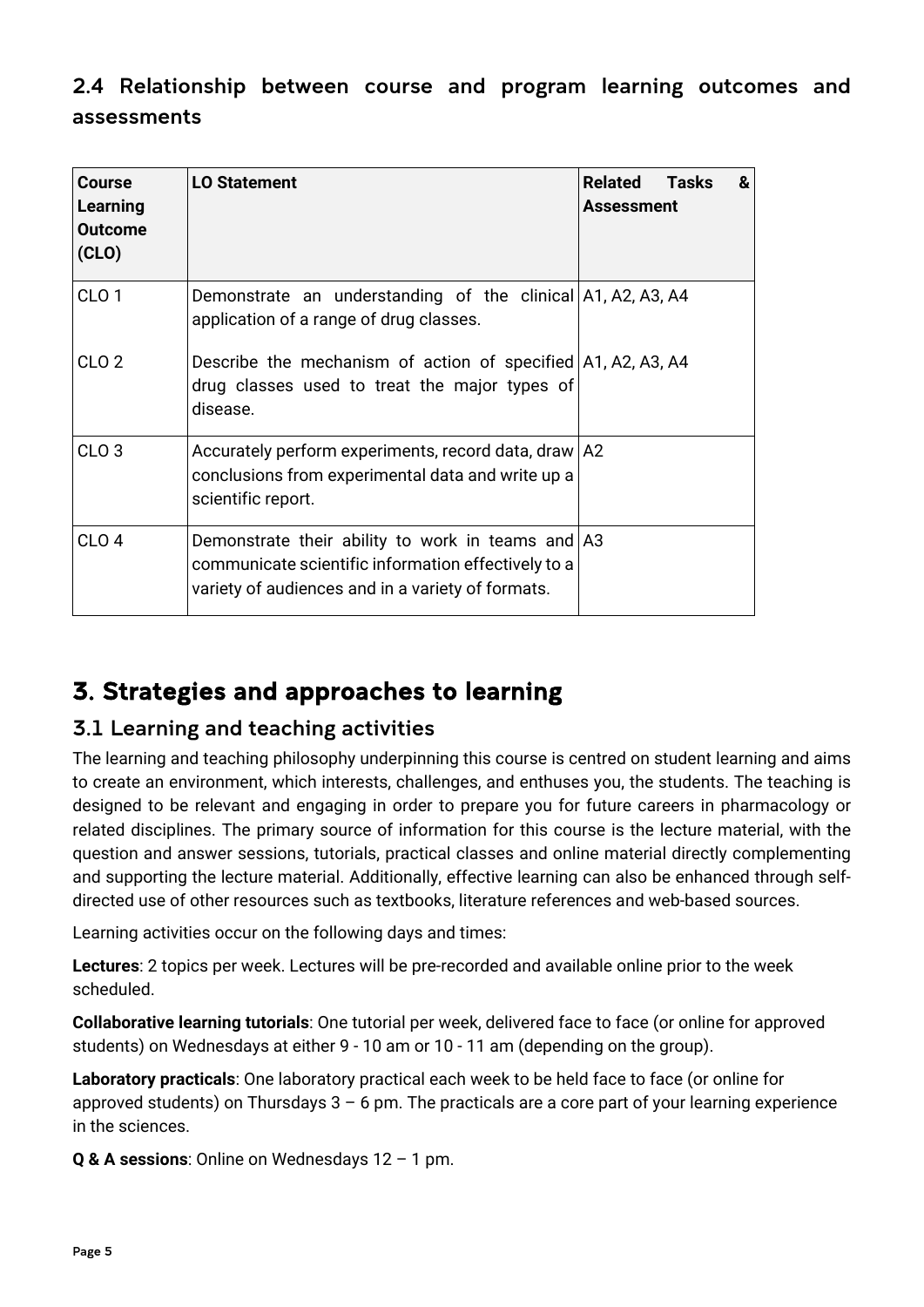**Mid-session exam**: Week 5 (covers content from weeks 1-4) and will be held within the Q & A session of week 5.

Information regarding weekly activities will be available via the interactive timetable on Moodle and in weekly announcements via Moodle.

### <span id="page-5-0"></span>3.2 Expectations of students

You are reminded that UNSW recommends that a 6 units-of-credit course should involve about 150 hours of study and learning activities. The formal learning activities total approximately 50 hours throughout the term and you are expected (and strongly recommended) to do at least the same number of hours of additional study.

Lectures will provide you with the concepts and theory essential for an understanding of pharmacology. To assist in the development of applied pharmacology skills, collaborative learning tutorials and laboratory practical classes will be held face to face (or online for approved students). These classes allow you to engage in a more interactive form of learning than is possible in lectures. It is up to you to ensure you perform well in each part of the course by preparing for classes, actively engaging in face to face and online classes, completing assignments, studying for exams, and seeking assistance to clarify understanding. Past exam questions are provided to assist you in preparing for examinations.

If you wish to contact the course convenors or staff, you can do so by e-mail or Microsoft Teams, using the details provided in section 1 of this document and on the course Moodle page. We are committed to providing the best experience and outcome for all students and will therefore endeavour to respond to e-mails as soon as possible, but please consider the following:

- Standard work hours are Monday to Friday from 8 am to 6 pm. E-mail correspondence received outside of this time may be dealt with from the next working day.
- All digital correspondence, including e-mail, Teams messages, and messages on discussion forums should be respectful, courteous, and polite.
- All staff and students have busy schedules and multiple commitments, so while staff will endeavour to answer e-mail correspondence as quickly as possible, please apply appropriate expectations in this regard (i.e. 48 hours on a workday).

To help us improve the course, please consider providing us with feedback by acting as a student liaison, and/or by completing the MyExperience survey later in the term.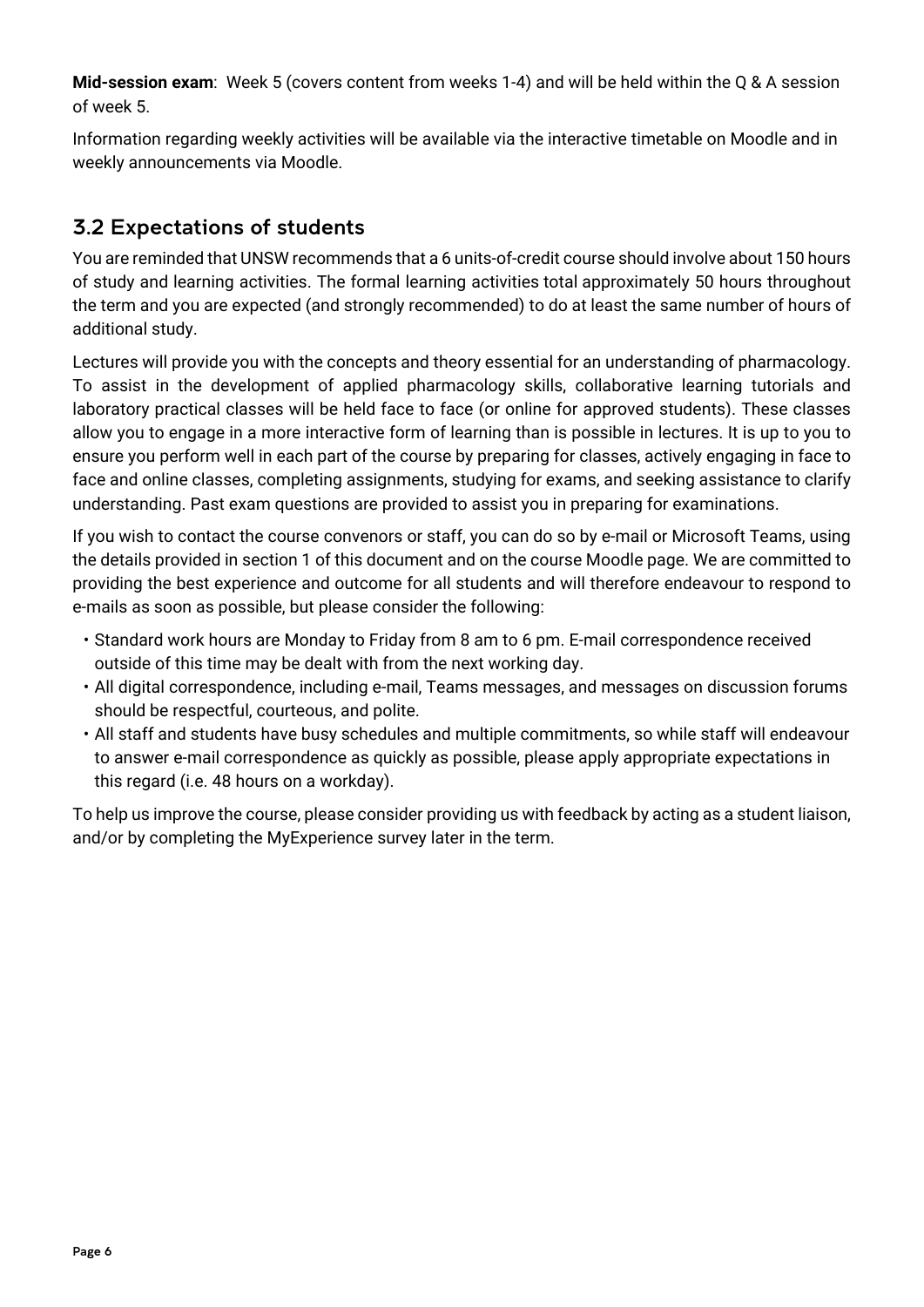# <span id="page-6-0"></span>4. Course schedule and structure

This course consists of 50 hours of class contact hours. You are expected to take an additional 50 hours of non-class contact hours to complete assessments, readings and exam preparation.

| <b>Week</b><br>[Date/Session] | <b>Topic [Module]</b>                        | <b>Activity [Learning</b><br>opportunity] | <b>Related CLO</b>        |  |
|-------------------------------|----------------------------------------------|-------------------------------------------|---------------------------|--|
| Week 1                        | <b>Clinical Pharmacology</b>                 | Lecture                                   | CLO1, CLO2,               |  |
|                               | <b>Pharmacokinetics 1</b>                    | Lecture                                   | CLO3, CLO4                |  |
|                               | Clinical case studies                        | <b>Tutorial</b>                           |                           |  |
|                               | <b>General &amp; Pharmacokinetics</b>        | Q & A                                     |                           |  |
|                               | Scientific communication                     | Laboratory practical                      |                           |  |
| Week <sub>2</sub>             | <b>Pharmacokinetics 2</b>                    | Lecture                                   | CLO1, CLO2,               |  |
|                               | Non-targeted anti-cancer therapies           | Lecture                                   | CLO3, CLO4                |  |
|                               | Pharmacokinetics                             | <b>Tutorial</b>                           |                           |  |
|                               | Pharmacokinetics                             | Q & A                                     |                           |  |
|                               | Pharmacokinetics                             | Laboratory practical                      |                           |  |
| Week <sub>3</sub>             | Targeted anti-cancer therapies               | Lecture                                   | CLO1, CLO2,               |  |
|                               | Emerging anti-cancer therapies               | Lecture                                   | CLO3, CLO4                |  |
|                               | Cancer                                       | <b>Tutorial</b>                           |                           |  |
|                               | Cancer                                       | Q & A                                     |                           |  |
|                               | Targeted vs non-targeted cancer<br>therapies | Laboratory practical                      |                           |  |
| Week 4                        | Reproductive drugs                           | Lecture                                   | CLO1, CLO2,               |  |
|                               | Respiratory drugs                            | Lecture                                   | CLO3, CLO4                |  |
|                               | Reproductive drugs                           | <b>Tutorial</b>                           |                           |  |
|                               | Respiratory / reproductive drugs             | Q & A                                     |                           |  |
|                               | Cancer therapy data analysis                 | Laboratory practical                      |                           |  |
| Week 5                        | Anti-viral drugs                             | Lecture                                   | CLO1, CLO2,               |  |
|                               | Anti-viral drugs                             | <b>Tutorial</b>                           | CLO3, CLO4                |  |
|                               | How to write a scientific report             | Laboratory practical                      |                           |  |
|                               | Mid-term progress exam                       | Assessment                                |                           |  |
| Week 7                        | Antibiotics                                  | Lecture                                   | CLO1, CLO2,<br>CLO3, CLO4 |  |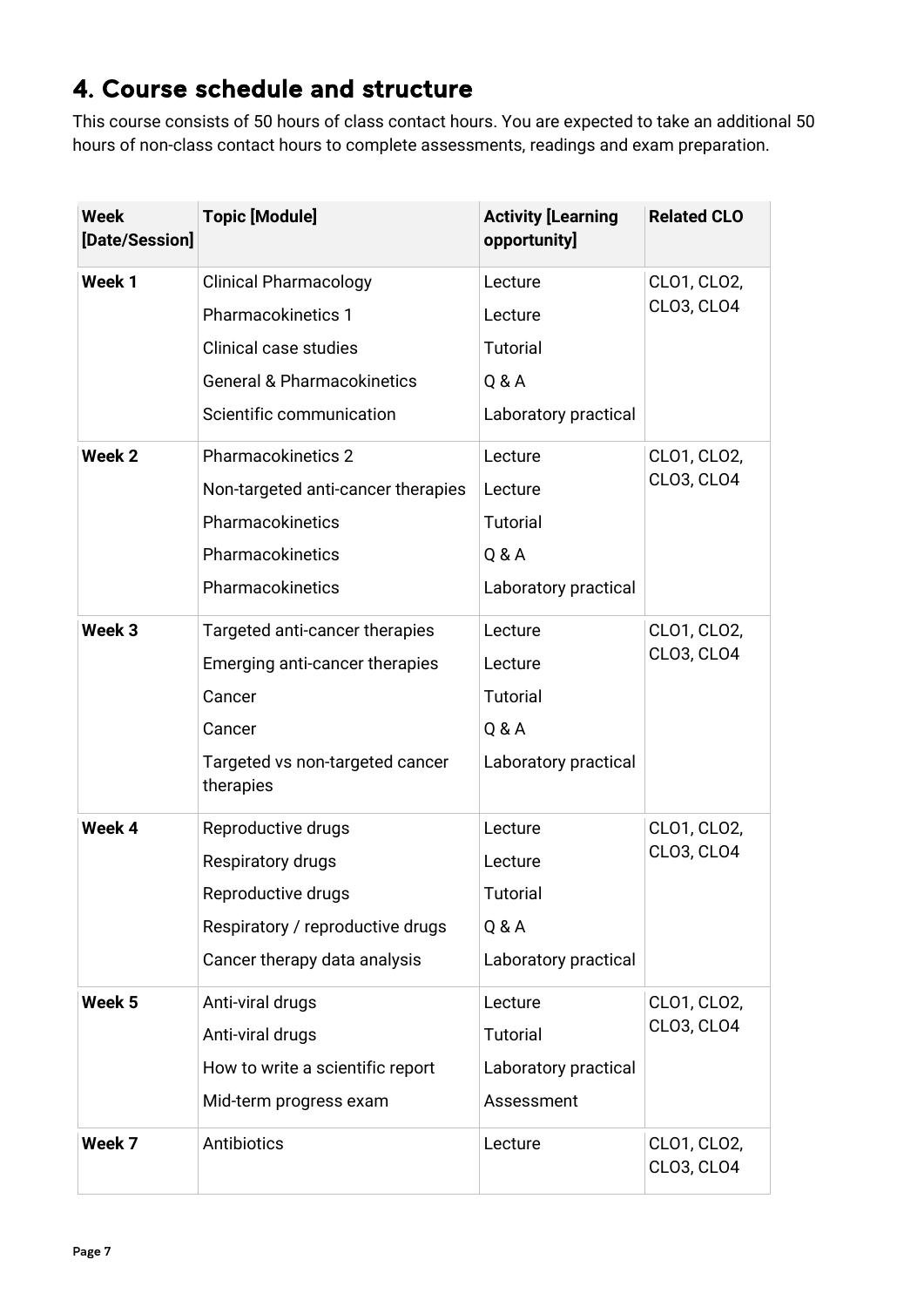|         | Anti-hypertensive drugs       | Lecture              |             |
|---------|-------------------------------|----------------------|-------------|
|         | Cardiovascular drugs 1        | Tutorial             |             |
|         | Antibiotics / CV drugs        | Q & A                |             |
|         | Poster feedback               | Laboratory practical |             |
| Week 8  | <b>Heart Failure</b>          | Lecture              | CLO1, CLO2, |
|         | Lipid lowering drugs          | Lecture              | CLO3, CLO4  |
|         | Cardiovascular drugs 2        | <b>Tutorial</b>      |             |
|         | Cardiovascular drugs          | Q & A                |             |
|         | Beta-adrenoceptor antagonists | Laboratory practical |             |
| Week 9  | Anti-thrombotic drugs         | Lecture              | CLO1, CLO2, |
|         | <b>Diabetes</b>               | Lecture              | CLO3, CLO4  |
|         | Endocrine drugs               | <b>Tutorial</b>      |             |
|         | <b>Diabetes</b>               | Q & A                |             |
|         | Diuretic drugs                | Laboratory practical |             |
| Week 10 | Obesity                       | Lecture              | CLO1, CLO2, |
|         | <b>Thyroid and Bone</b>       | Lecture              | CLO3, CLO4  |
|         | Experimental pharmacology     | <b>Tutorial</b>      |             |
|         | Obesity / Thyroid & Bone      | Q & A                |             |
|         | Poster presentations          | Assessment           |             |

Exam Period:  $29<sup>th</sup>$  April -  $12<sup>th</sup>$  May 2022 Supplementary Exam Period: 23<sup>rd</sup> May - 27<sup>th</sup> May 2022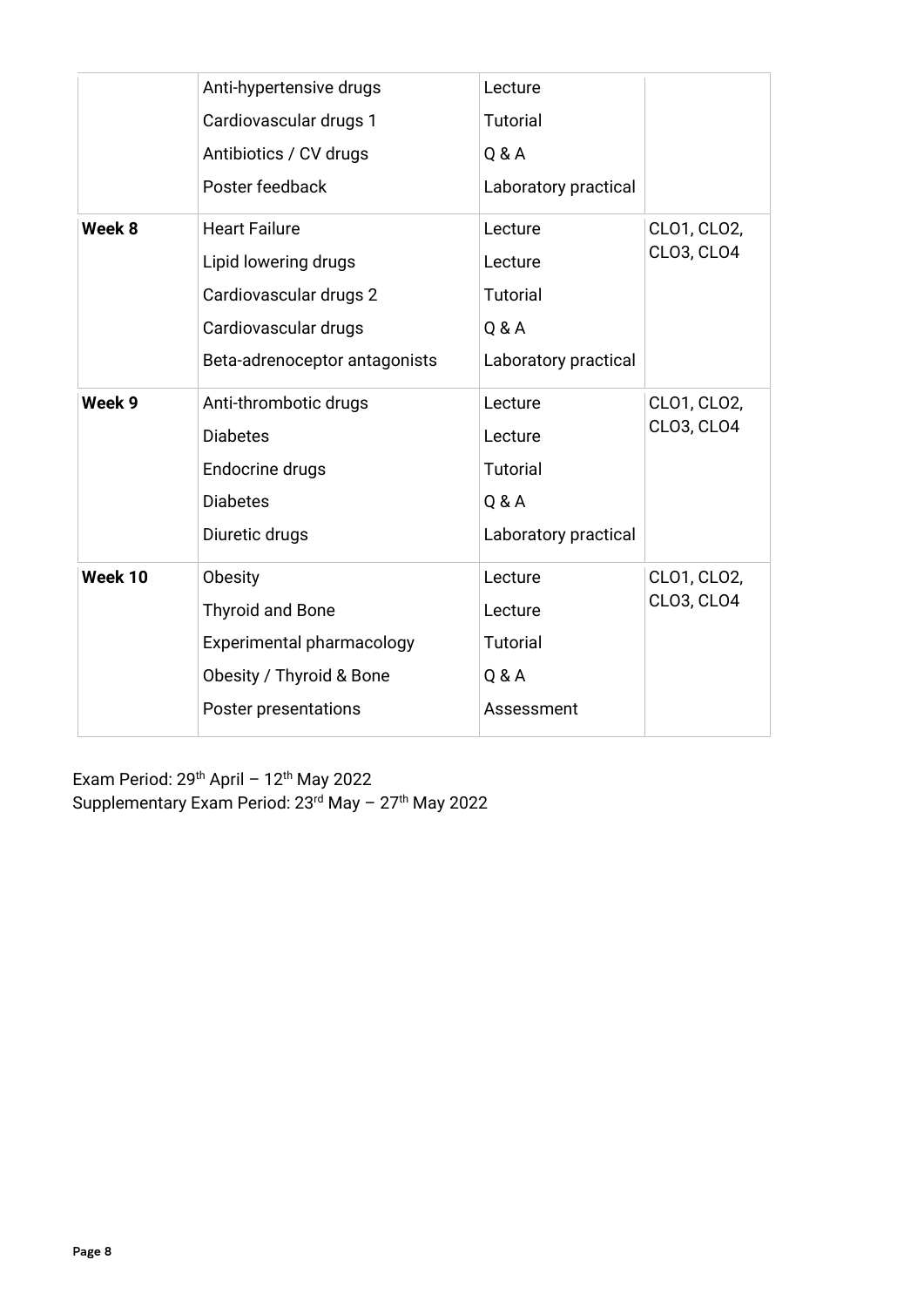# <span id="page-8-0"></span>5. Assessment

### <span id="page-8-1"></span>5.1 Assessment tasks

| <b>Assessment task</b>                               | Length        | Weight (%) | <b>Mark</b> | Due date and time      |
|------------------------------------------------------|---------------|------------|-------------|------------------------|
| <b>Assessment 1: Mid-term</b><br>progress exam       |               | 15         |             | 16/03/2022             |
| <b>Assessment 2: Written</b><br>practical report     | 1500<br>words | 15         |             | 11.59 pm<br>01/04/2022 |
| Assessment 3: Group project -<br>poster presentation |               | 15         |             | 21/04/2022             |
| <b>Assessment 4: Final exam</b>                      |               | 55         |             | <b>TBD</b>             |

Written assessment tasks must be submitted electronically via Moodle, through Turnitin. A penalty will apply for late submissions (please see section 5.3 in this document).

#### **Mid-term progress exam:**

The mid-term progress exam will be held online in week 5, on 16<sup>th</sup> of March 2022 at 12 - 1 pm. This exam will give you feedback on how you are succeeding in the course. The progress examination and end of session examination will test not only your knowledge of drugs used to treat important diseases but also your ability to apply the knowledge you have acquired from multiple lectures to identifying areas of research on appropriate drug targets. The examinations will be in the form of multiple-choice questions and short answer questions. The questions will be based on the material covered in the lectures, online content, practical classes and collaborative learning tutorials. Material covered prior to the progress exam may be examined again in the final exam. The mid-term exam will address CLO's 1 and 2.

#### **Written practical report:**

The practical report will be written individually, using class data generated and analysed in the practical classes in weeks 3 and 4. You will be given instruction on how to prepare your report for submission via Moodle, as well as in the practical class in week 5. This assessment task will address CLO's 1, 2, and 3. A PDF version of the practical report must be submitted via Moodle, through Turnitin, before 11.59 pm on Friday 1<sup>st</sup> of April 2022 (week 7). There will be a penalty for late submission (please see section 5.3 in this document) unless you have received approval for special consideration. Information for the practical report, including the structure and marking criteria, will be available via Moodle.

#### **Group project - poster presentation:**

You will work in teams (of approximately four students) to research a topic for presentation as a scientific poster. All members of the group are required to contribute to this task. Each group will need to research the topic and search for relevant information based on the latest scientific literature. The poster will be displayed face to face (or online) during a poster presentation and viewing session on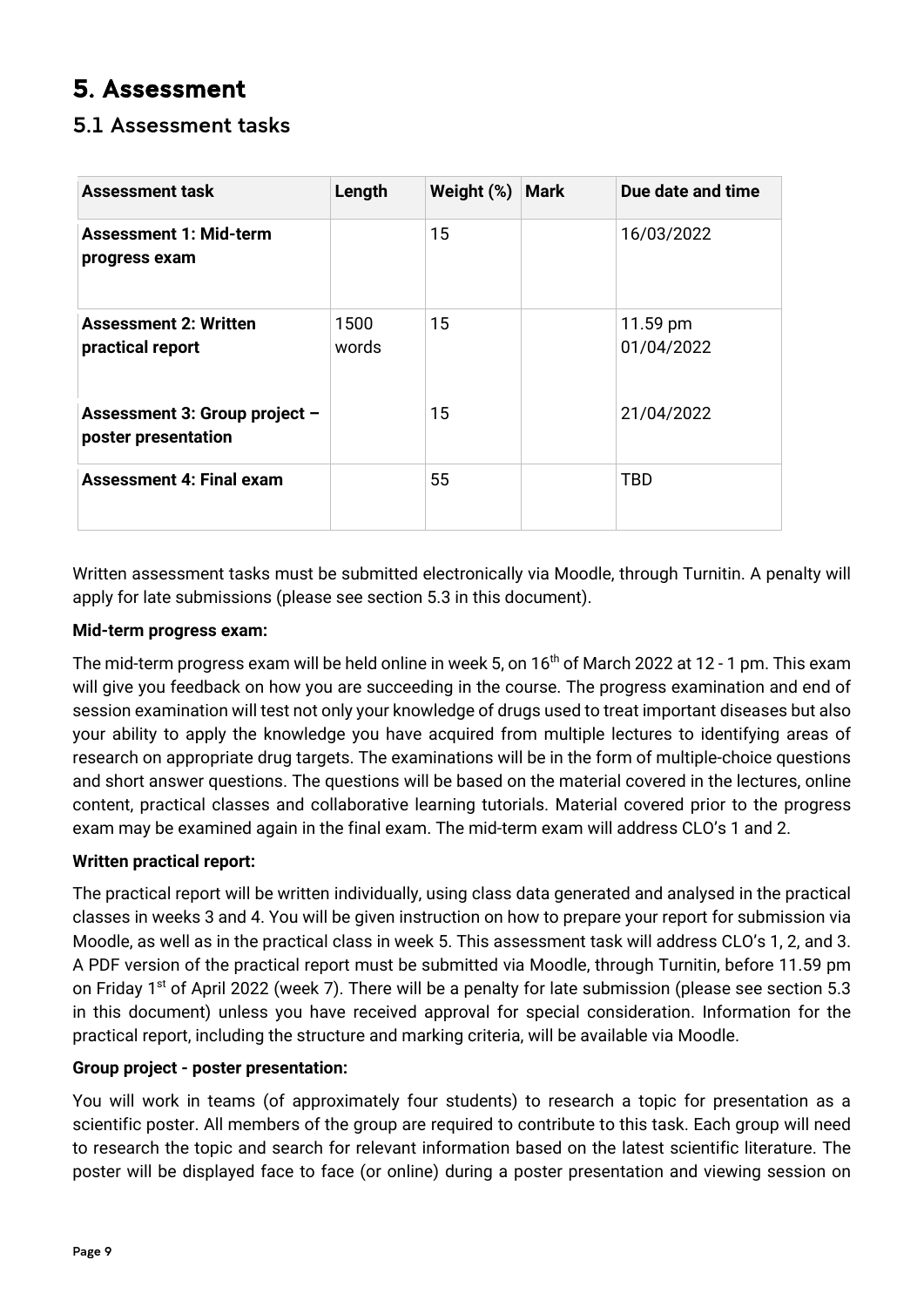Thursday 21<sup>st</sup> of April 2022 from 3 pm to 6 pm. You will be expected to answer questions relating to the topic both individually and as a group. All members of the group will be required to participate in the presentation. Team members will also provide an assessment of each member's contribution to the team, this will be used to moderate each individual's grade based on contribution. The poster presentation will be graded on scientific content, visual communication and verbal presentation by two academic staff. Poster titles (topics) will be made available by week 2. This assessment task will allow you to develop your research, information literacy, communication and time management skills, as well as allowing you to demonstrate your ability to work in a team and collaborate successfully (CLO's 1, 2, and 4). Information for the poster presentation (topic titles, marking criteria etc.) will be posted on Moodle. An information session on 'Scientific communication: posters' will occur during the practical class in week 1, and a poster feedback session that will allow groups to ask questions and receive feedback on their poster drafts will occur during the practical class in week 7.

#### **Final Exam:**

The final examination will be held during the official final examination period for Term 1 (2022) from Friday, 29<sup>th</sup> of April to Thursday,  $12<sup>th</sup>$  of May 2022. The final exam will consist of multiple choice questions and short answer questions.

#### **Formative assessment:**

The formative assessment is in the form of online questions, which are created to help you revise before the mid-term progress examination. You will receive assessment results and feedback immediately once the task is completed and questions will cover material during the first three weeks of the course. The online questions will address graduate learning outcomes 1 and 2, as well as providing you feedback on how you are progressing in the course.

#### **Further information**

UNSW grading system:<https://student.unsw.edu.au/grades>

UNSW assessment policy:<https://student.unsw.edu.au/assessment>

### <span id="page-9-0"></span>5.2 Assessment criteria and standards

Practice exam questions will be made available to you via Moodle, as well as during the collaborative learning tutorial sessions.

Details regarding the assessment tasks, including the group project, will be provided to you during the first laboratory practical session in week 1, as well as being available on the course Moodle page. A detailed marking rubric for the group project and the written practical report will be provided to you via the course Moodle page.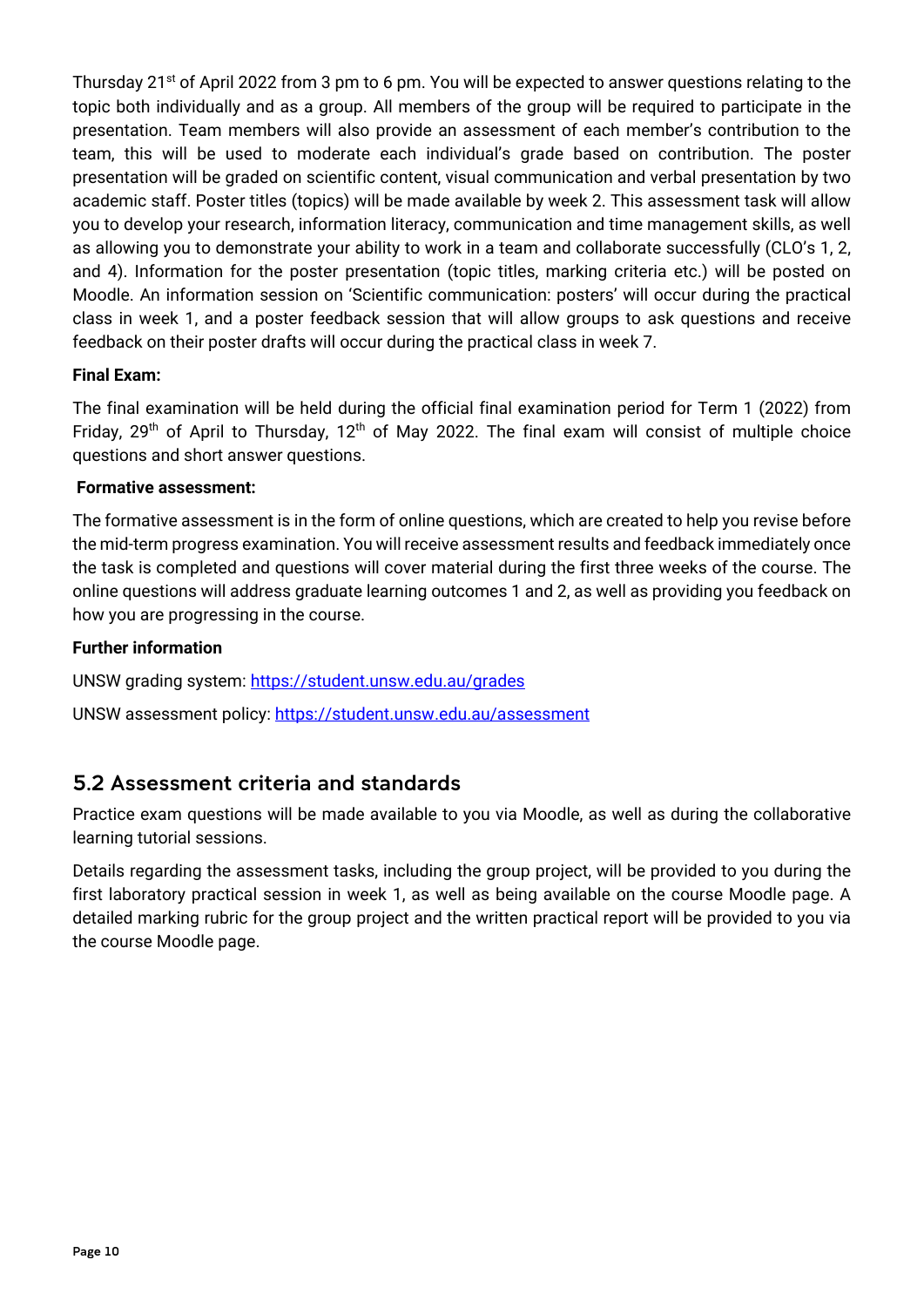### <span id="page-10-0"></span>5.3 Submission of assessment tasks

#### **Late Submission**

Late submissions will be penalized at 5% per day capped at five days (120 hours). Students will not be permitted to submit their assessments after this date.

#### **Special Consideration**

If you experience a short-term event beyond your control (exceptional circumstances) that impacts your performance in a particular assessment task, you can apply for Special Considerations.

You must apply for Special Consideration **before** the start of your exam or due date for your assessment, except where your circumstances of illness or misadventure stop you from doing so.

If your circumstances stop you from applying before your exam or assessment due date, you must **apply within 3 working days** of the assessment, or the period covered by your supporting documentation.

More information can be found on the [Special Consideration website.](https://www.student.unsw.edu.au/special-consideration)

### <span id="page-10-1"></span>5.4. Feedback on assessment

Assessment 1: Mid-term progress exam. Individual marks are provided via Moodle once the exams have been graded. Cohort feedback is provided in the form of a post or podcast via the course Moodle page in week 7.

Assessment 2: Written report. Individual feedback for the written reports will be available via Moodle once the reports have been graded (by week 10).

Assessment 3: Group Project. Feedback will be provided via a rubric and written comment for final submission, available through Moodle. Peer feedback will be submitted via an online form and the individual grades providing feedback will be available via Moodle.

Assessment 4: Final examination. Cohort feedback is provided once the exams are completed in the form of a post in Moodle.

## <span id="page-10-2"></span>6. Academic integrity, referencing and plagiarism

**Referencing** is a way of acknowledging the sources of information that you use to research your assignments. You need to provide a reference whenever you draw on someone else's words, ideas or research. Not referencing other people's work can constitute plagiarism.

Please use APA referencing style for this course.

Further information about referencing styles can be located at <https://student.unsw.edu.au/referencing>

*Academic integrity is fundamental to success at university. Academic integrity can be defined as a commitment to six fundamental values in academic pursuits: honesty, trust, fairness, respect, responsibility and courage.*[1](#page-10-3) *At UNSW, this means that your work must be your own, and others' ideas* 

<span id="page-10-3"></span><sup>1</sup> International Center for Academic Integrity, 'The Fundamental Values of Academic Integrity', T. Fishman (ed), Clemson University, 2013.